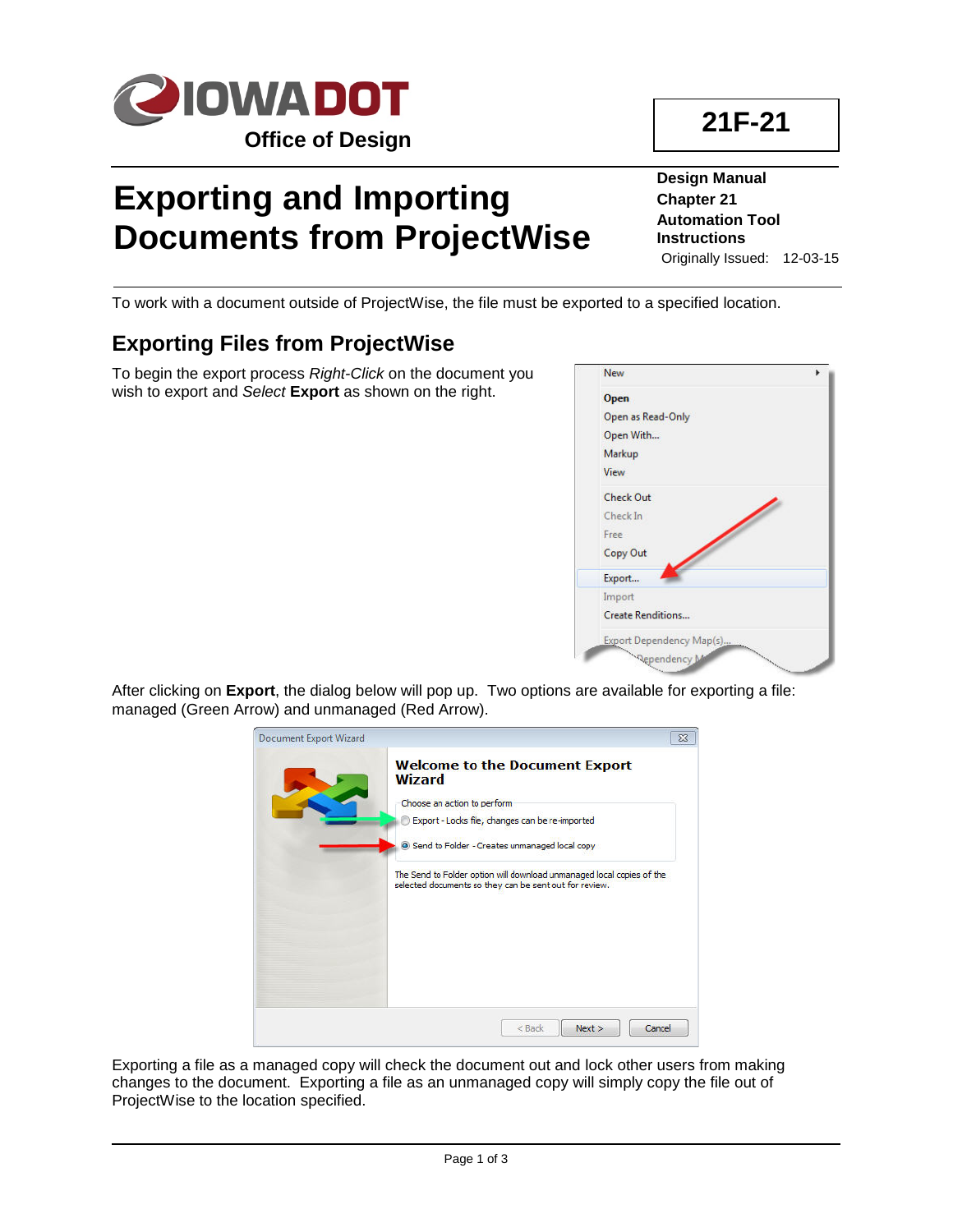After selecting the Export option, the next screen (shown below) will prompt you for a file location to save the document. This screen is the same whether you select managed or unmanaged.

*Select* a location to which to save the document by either typing in the location or *Clicking* on the **Browse** button to select the folder location in which to save the document. After the location has been selected, *Click* on the **Next** button to export the file.

| Export folder:           |  |        |
|--------------------------|--|--------|
| C:\Users\thamski\Desktop |  | Browse |
|                          |  |        |
| Export comment:          |  |        |
|                          |  |        |
| Previous Comments:       |  |        |
|                          |  |        |

When the process has completed copying the file to the specified location, the dialog will indicate the file was successfully exported, as shown to the right.

| <b>Document Export Wizard</b><br><b>Review document export results</b>   |  |  |
|--------------------------------------------------------------------------|--|--|
| Review the information below about document export results.              |  |  |
| Document Export was successfully completed. Press Finish button to exit. |  |  |
|                                                                          |  |  |
|                                                                          |  |  |
|                                                                          |  |  |
|                                                                          |  |  |
|                                                                          |  |  |
|                                                                          |  |  |

### **Importing Files that have been Exported as a Managed Copy**

If a document was exported as a managed copy, it will need to be imported back into ProjectWise system before other users will be able to view any changes made outside of ProjectWise. ProjectWise remembers the location to which you exported the file as a managed copy. The file must be in the same location to which it was exported for the import process to be successful. If the file was moved from its export location, ProjectWise will ask if you care to locate the file in another location.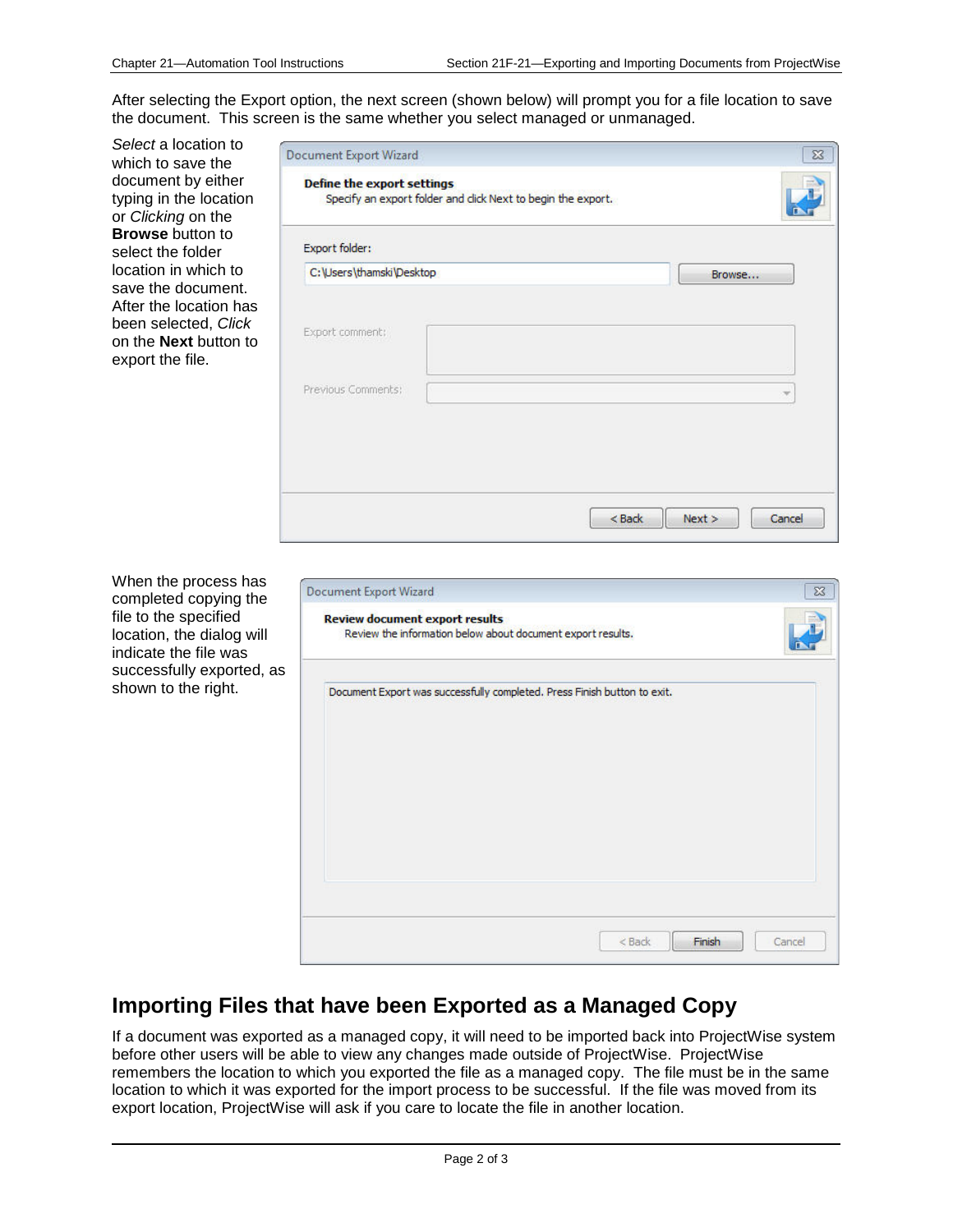To import a document, *Right-Click* on the file inside ProjectWise Explorer and *Click* on **Import.** A dialog prompting to enter comments if desired will appear. *Click* **OK** to finish the import process and check the document back into ProjectWise.

| Open        |                           |  |
|-------------|---------------------------|--|
|             | Open as Read-Only         |  |
| Open With   |                           |  |
| Markup      |                           |  |
| <b>View</b> |                           |  |
| Check Out   |                           |  |
| Check In    |                           |  |
| Free        |                           |  |
| Copy Out    |                           |  |
| Export      |                           |  |
| Import      |                           |  |
|             | <b>Create Renditions</b>  |  |
|             | Export Dependency Map(s)  |  |
|             | Import Dependency Map(s)  |  |
|             | <b>Update Server Copy</b> |  |
|             | Refresh Local Copy        |  |
|             | <b>Purge Local Copy</b>   |  |
|             | <b>Morkspace</b>          |  |